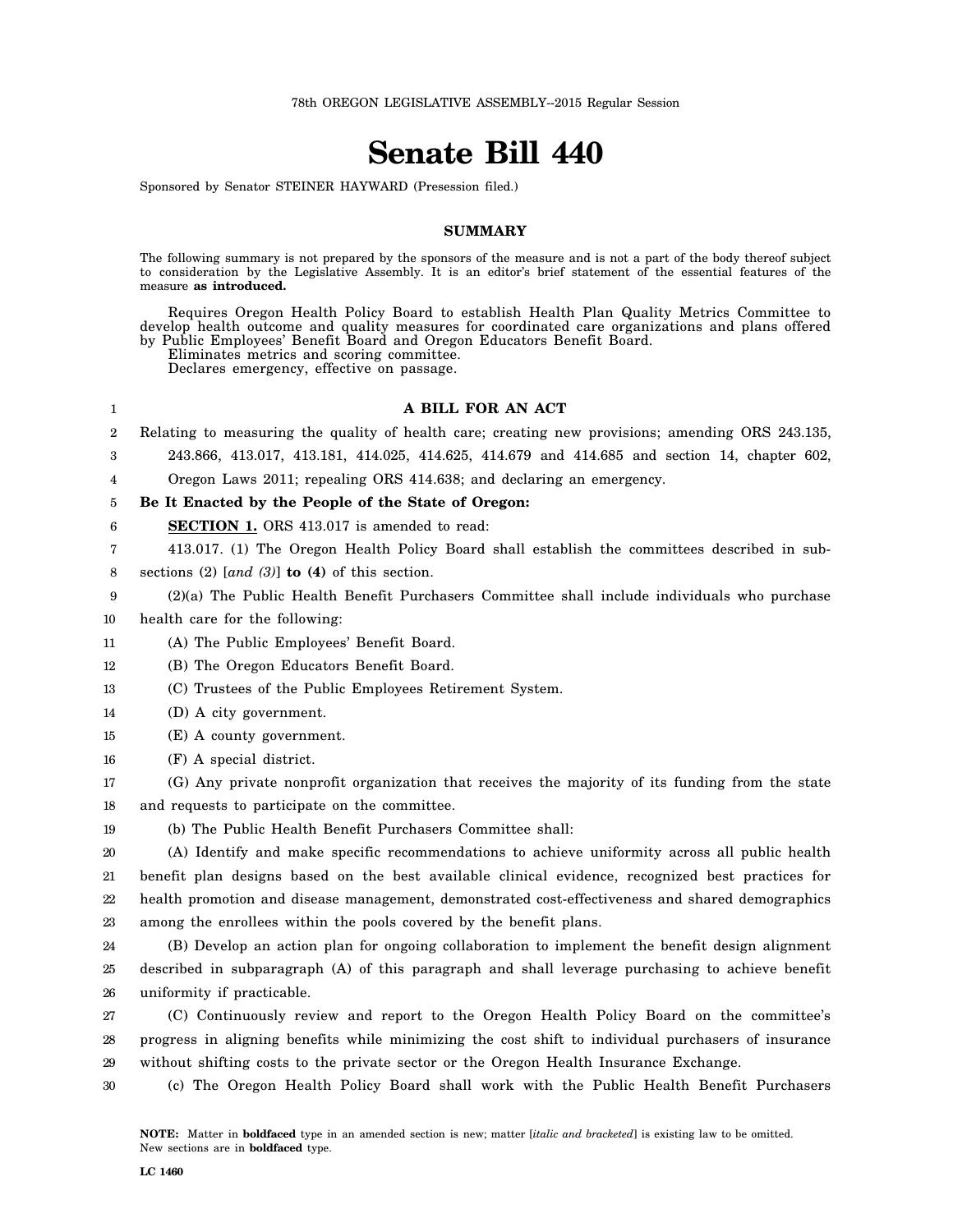1 Committee to identify uniform provisions for state and local public contracts for health benefit plans

2 that achieve maximum quality and cost outcomes. The board shall collaborate with the committee

3 to develop steps to implement joint contract provisions. The committee shall identify a schedule for

4 the implementation of contract changes. The process for implementation of joint contract provisions

5 must include a review process to protect against unintended cost shifts to enrollees or agencies.

6 7 8 [*(d) Proposals and plans developed in accordance with this subsection shall be completed by October 1, 2010, and shall be submitted to the Oregon Health Policy Board for its approval and possible referral to the Legislative Assembly no later than December 31, 2010.*]

9 10 11 (3)(a) The Health Care Workforce Committee shall include individuals who have the collective expertise, knowledge and experience in a broad range of health professions, health care education and health care workforce development initiatives.

12 13 14 (b) The Health Care Workforce Committee shall coordinate efforts to recruit and educate health care professionals and retain a quality workforce to meet the demand that will be created by the expansion in health care coverage, system transformations and an increasingly diverse population.

15 16 17 (c) The Health Care Workforce Committee shall conduct an inventory of all grants and other state resources available for addressing the need to expand the health care workforce to meet the needs of Oregonians for health care.

18 **(4)(a) The Health Plan Quality Metrics Committee shall include:**

19 **(A) An individual appointed by the Oregon Health Authority;**

20 **(B) An individual appointed by the Oregon Educators Benefit Board;**

21 **(C) An individual appointed by the Public Employees' Benefit Board; and**

22 23 **(D) Individuals appointed by the Oregon Health Authority in collaboration with the Oregon Educators Benefit Board and the Public Employees' Benefit Board who:**

24 **(i) Have expertise in health care research;**

25 **(ii) Have expertise in health care quality measures;**

26 **(iii) Represent insurers;**

27 **(iv) Represent consumers of health care; and**

28 **(v) Represent of self-insured large employers.**

29 30 31 32 **(b) The committee shall publish recommendations for appropriate health outcome and quality measures to be used by the authority and the boards. In developing the measures, the work group shall consider other state and national health outcome and quality measures and methodologies.**

33 34 35 **(c) To the extent practicable, the committee shall recommend measures that further the goals of the Oregon Integrated and Coordinated Health Care Delivery System while recognizing the unique needs and goals of the authority and the boards.**

36 37 38 **(d) The committee shall utilize available health outcome and quality measures and the data systems for reporting the measures and minimize redundant reporting or the reporting of data with limited value.**

39 40 41 **(e) The committee shall develop a common format for collecting consumer responses to the health outcome and quality measures and encourage the authority and the boards to publicly report the findings.**

42 43 44 45 [*(4)*] **(5)** Members of the committees described in subsections (2) [*and (3)*] **to (4)** of this section who are not members of the Oregon Health Policy Board are not entitled to compensation but shall be reimbursed from funds available to the board for actual and necessary travel and other expenses incurred by them by their attendance at committee meetings, in the manner and amount provided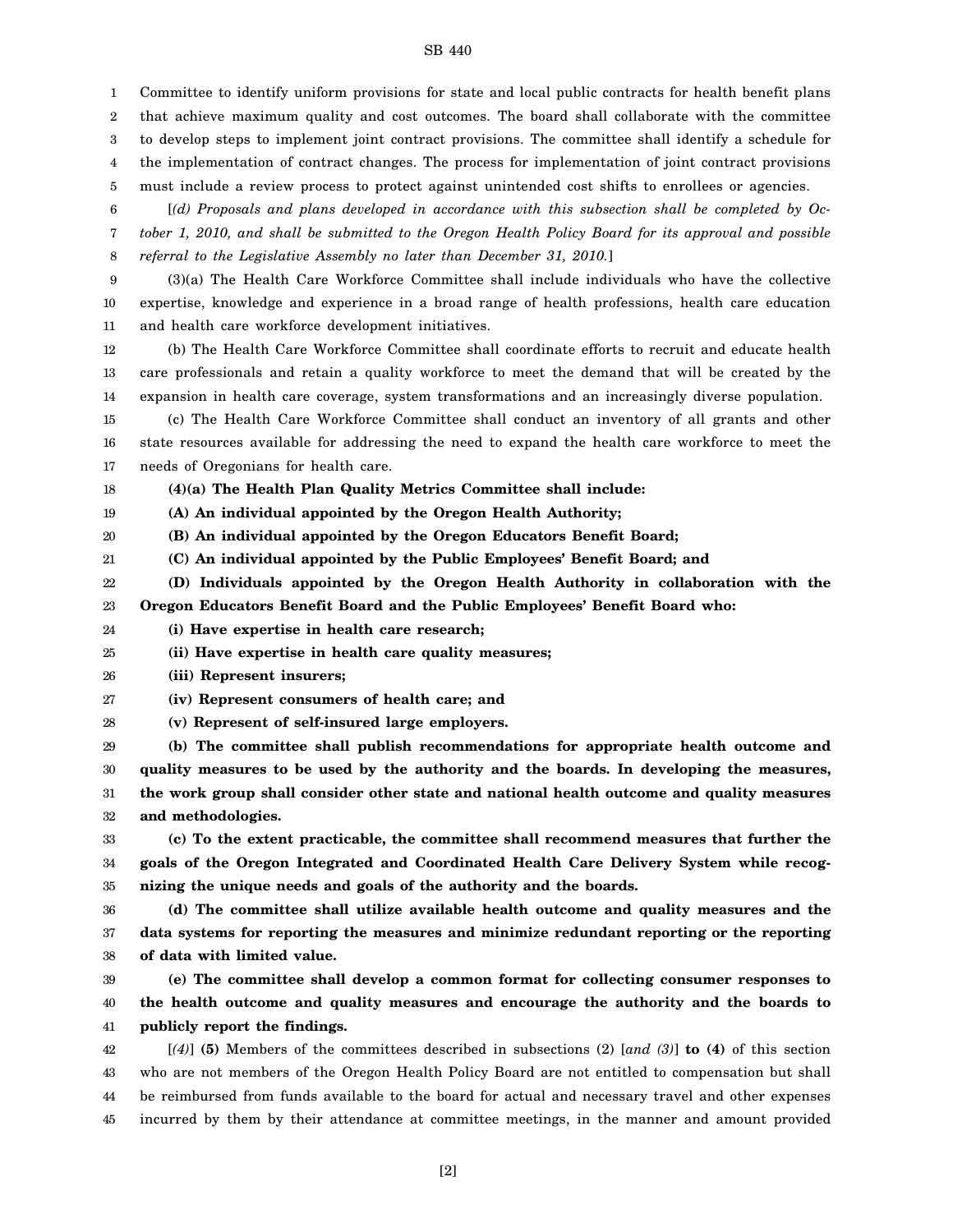1 in ORS 292.495.

2 **SECTION 2.** ORS 243.135 is amended to read:

3 4 5 6 7 243.135. (1) Notwithstanding any other benefit plan contracted for and offered by the Public Employees' Benefit Board, the board shall contract for a health benefit plan or plans best designed to meet the needs and provide for the welfare of eligible employees, the state and the local governments. In considering whether to enter into a contract for a plan, the board shall place emphasis on:

- 8 (a) Employee choice among high quality plans;
- 9 (b) A competitive marketplace;
- 10 (c) Plan performance and information;
- 11 (d) Employer flexibility in plan design and contracting;
- 12 (e) Quality customer service;
- 13 (f) Creativity and innovation;
- 14 (g) Plan benefits as part of total employee compensation; [*and*]
- 15 (h) The improvement of employee health**; and**

16 17 **(i) Health outcome and quality measures reported by the plan in accordance with ORS 413.017**.

18 19 20 (2) The board may approve more than one carrier for each type of plan contracted for and offered but the number of carriers shall be held to a number consistent with adequate service to eligible employees and their family members.

21 22 (3) Where appropriate for a contracted and offered health benefit plan, the board shall provide options under which an eligible employee may arrange coverage for family members.

23 24 25 (4) Payroll deductions for costs that are not payable by the state or a local government may be made upon receipt of a signed authorization from the employee indicating an election to participate in the plan or plans selected and the deduction of a certain sum from the employee's pay.

26 27 (5) In developing any health benefit plan, the board may provide an option of additional coverage for eligible employees and their family members at an additional cost or premium.

28 29 30 31 32 33 34 (6) Transfer of enrollment from one plan to another shall be open to all eligible employees and their family members under rules adopted by the board. Because of the special problems that may arise in individual instances under comprehensive group practice plan coverage involving acceptable physician-patient relations between a particular panel of physicians and particular eligible employees and their family members, the board shall provide a procedure under which any eligible employee may apply at any time to substitute a health service benefit plan for participation in a comprehensive group practice benefit plan.

35 36 (7) The board shall evaluate a benefit plan that serves a limited geographic region of this state according to the criteria described in subsection (1) of this section.

37

**SECTION 3.** ORS 243.866 is amended to read:

38 39 40 41 243.866. (1) The Oregon Educators Benefit Board shall contract for benefit plans best designed to meet the needs and provide for the welfare of eligible employees, the districts and local governments. In considering whether to enter into a contract for a benefit plan, the board shall place emphasis on:

42 (a) Employee choice among high-quality plans;

- 43 (b) Encouragement of a competitive marketplace;
- 44 (c) Plan performance and information;
- 45 (d) District and local government flexibility in plan design and contracting;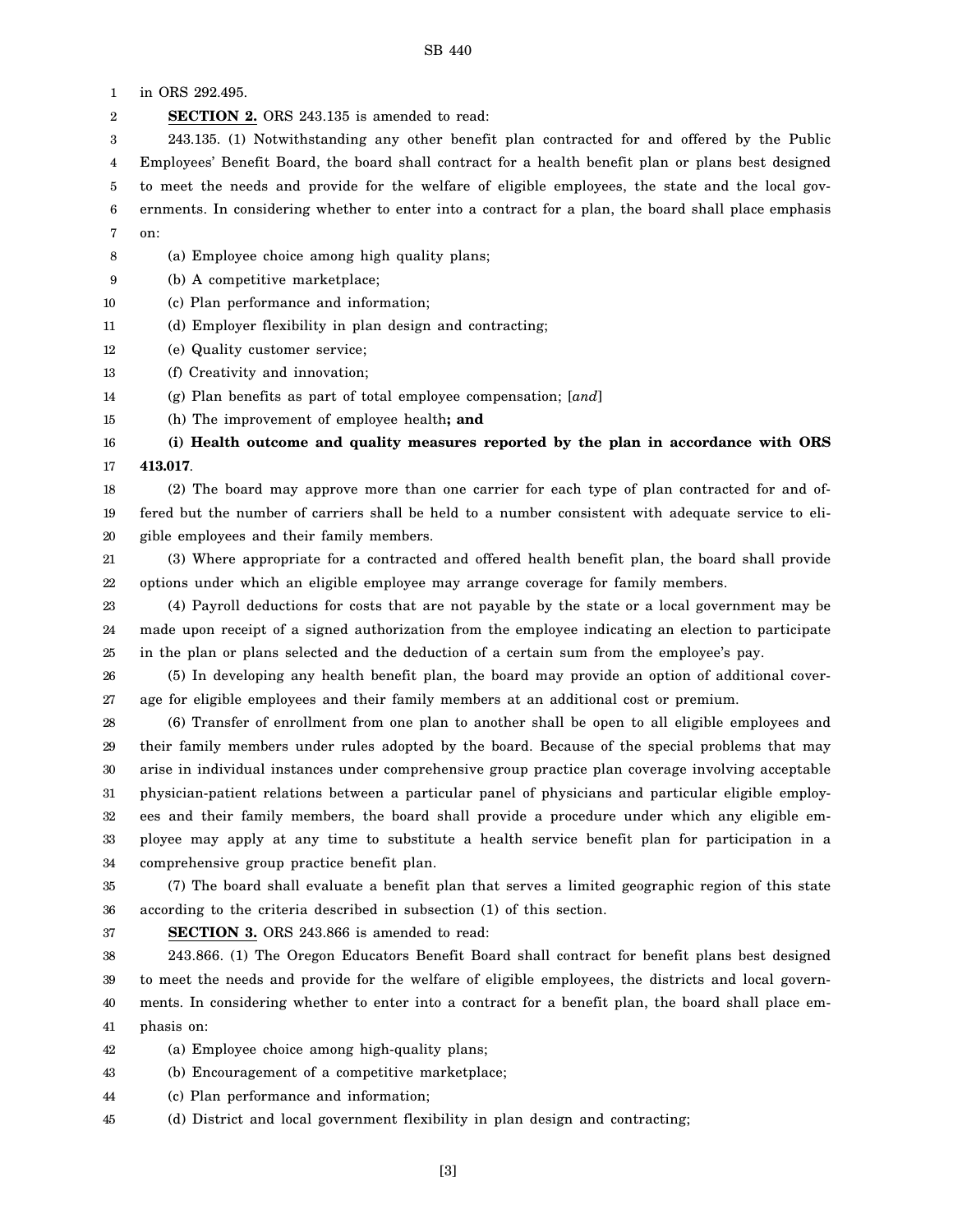1 (e) Quality customer service;

2 (f) Creativity and innovation;

3 (g) Plan benefits as part of total employee compensation; [*and*]

4 (h) Improvement of employee health**; and**

5 6 **(i) Health outcome and quality measures reported by the plan in accordance with ORS 413.017**.

7 8 9 (2) The board may approve more than one carrier for each type of benefit plan offered, but the board shall limit the number of carriers to a number consistent with adequate service to eligible employees and family members.

10 11 (3) When appropriate, the board shall provide options under which an eligible employee may arrange coverage for family members under a benefit plan.

12 13 14 15 (4) A district or a local government shall provide that payroll deductions for benefit plan costs that are not payable by the district or local government may be made upon receipt of a signed authorization from the employee indicating an election to participate in the benefit plan or plans selected and allowing the deduction of those costs from the employee's pay.

16 17 (5) In developing any benefit plan, the board may provide an option of additional coverage for eligible employees and family members at an additional premium.

18 19 20 21 22 23 (6) The board shall adopt rules providing that transfer of enrollment from one benefit plan to another is open to all eligible employees and family members. Because of the special problems that may arise involving acceptable physician-patient relations between a particular panel of physicians and a particular eligible employee or family member under a comprehensive group practice benefit plan, the board shall provide a procedure under which any eligible employee may apply at any time to substitute another benefit plan for participation in a comprehensive group practice benefit plan.

24 25 26 (7) An eligible employee who is retired is not required to participate in a health benefit plan offered under this section in order to obtain dental benefit plan coverage. The board shall establish by rule standards of eligibility for retired employees to participate in a dental benefit plan.

27 28 (8) The board shall evaluate a benefit plan that serves a limited geographic region of this state according to the criteria described in subsection (1) of this section.

29

**SECTION 4.** ORS 413.181 is amended to read:

30 31 32 413.181. (1) The Department of Consumer and Business Services and the Oregon Health Authority may enter into agreements governing the disclosure of information reported to the department by insurers with certificates of authority to transact insurance in this state.

33 34 (2) The authority may use information disclosed under subsection (1) of this section for the purpose of carrying out ORS 414.625, 414.635, [*414.638,*] 414.645 and 414.651.

35

**SECTION 5.** ORS 414.025 is amended to read:

36 37 414.025. As used in this chapter and ORS chapters 411 and 413, unless the context or a specially applicable statutory definition requires otherwise:

38 39 40 (1)(a) "Alternative payment methodology" means a payment other than a fee-for-services payment, used by coordinated care organizations as compensation for the provision of integrated and coordinated health care and services.

41 (b) "Alternative payment methodology" includes, but is not limited to:

42 (A) Shared savings arrangements;

43 (B) Bundled payments; and

44 (C) Payments based on episodes.

45 (2) "Category of aid" means assistance provided by the Oregon Supplemental Income Program,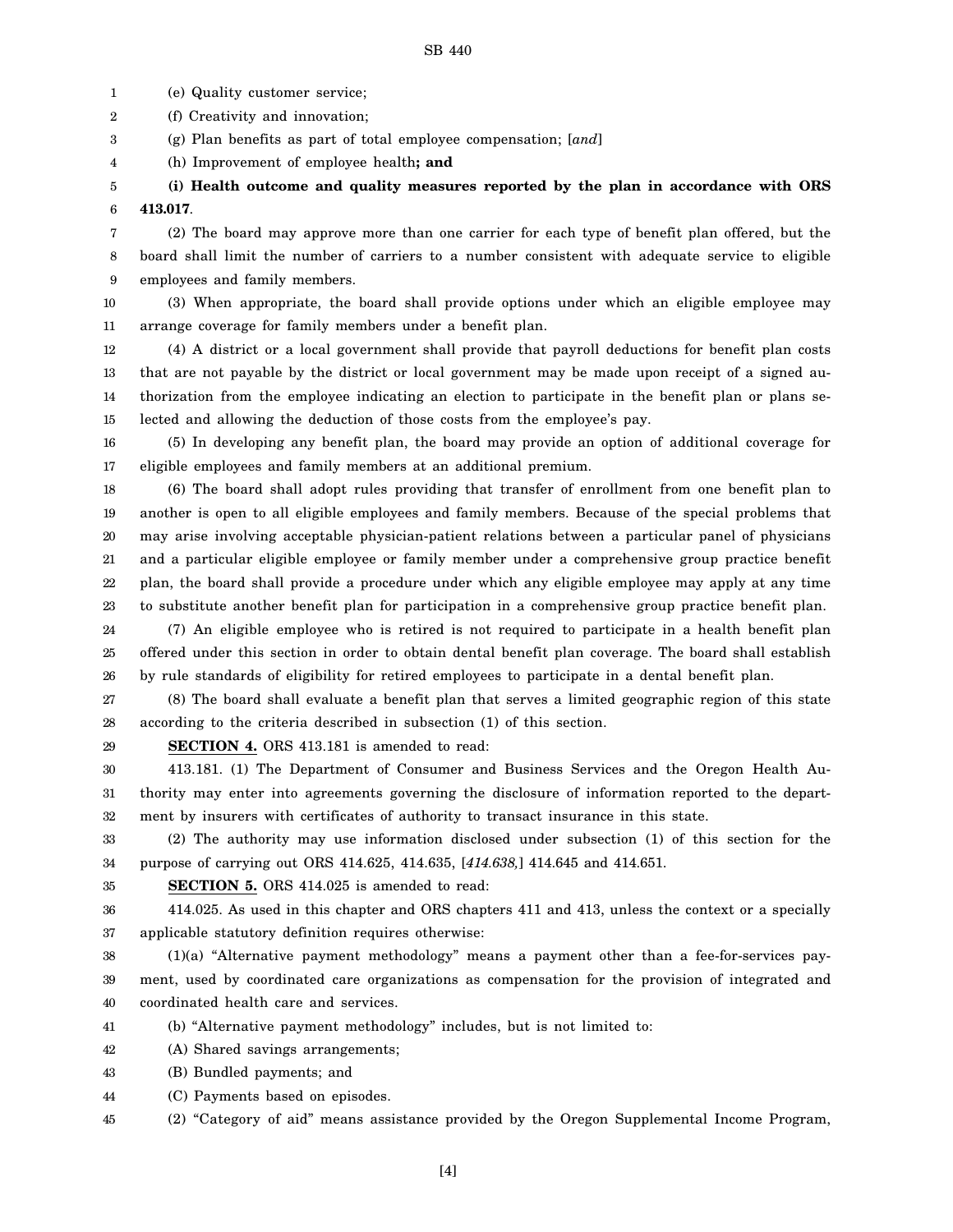1 2 3 4 5 6 7 8 9 10 11 12 13 14 15 16 17 18 19 20 21 22 23 24 25 26 27 28 29 30 31 32 33 34 35 36 37 38 39 40 41 42 43 44 aid granted under ORS 412.001 to 412.069 and 418.647 or federal Supplemental Security Income payments. (3) "Community health worker" means an individual who: (a) Has expertise or experience in public health; (b) Works in an urban or rural community, either for pay or as a volunteer in association with a local health care system; (c) To the extent practicable, shares ethnicity, language, socioeconomic status and life experiences with the residents of the community where the worker serves; (d) Assists members of the community to improve their health and increases the capacity of the community to meet the health care needs of its residents and achieve wellness; (e) Provides health education and information that is culturally appropriate to the individuals being served; (f) Assists community residents in receiving the care they need; (g) May give peer counseling and guidance on health behaviors; and (h) May provide direct services such as first aid or blood pressure screening. (4) "Coordinated care organization" means an organization meeting criteria adopted by the Oregon Health Authority under ORS 414.625. (5) "Dually eligible for Medicare and Medicaid" means, with respect to eligibility for enrollment in a coordinated care organization, that an individual is eligible for health services funded by Title XIX of the Social Security Act and is: (a) Eligible for or enrolled in Part A of Title XVIII of the Social Security Act; or (b) Enrolled in Part B of Title XVIII of the Social Security Act. (6) "Global budget" means a total amount established prospectively by the Oregon Health Authority to be paid to a coordinated care organization for the delivery of, management of, access to and quality of the health care delivered to members of the coordinated care organization. (7) "Health services" means at least so much of each of the following as are funded by the Legislative Assembly based upon the prioritized list of health services compiled by the Health Evidence Review Commission under ORS 414.690: (a) Services required by federal law to be included in the state's medical assistance program in order for the program to qualify for federal funds; (b) Services provided by a physician as defined in ORS 677.010, a nurse practitioner certified under ORS 678.375 or other licensed practitioner within the scope of the practitioner's practice as defined by state law, and ambulance services; (c) Prescription drugs; (d) Laboratory and X-ray services; (e) Medical equipment and supplies; (f) Mental health services; (g) Chemical dependency services; (h) Emergency dental services; (i) Nonemergency dental services; (j) Provider services, other than services described in paragraphs (a) to (i), (k), (L) and (m) of this subsection, defined by federal law that may be included in the state's medical assistance program; (k) Emergency hospital services;

45 (L) Outpatient hospital services; and

[5]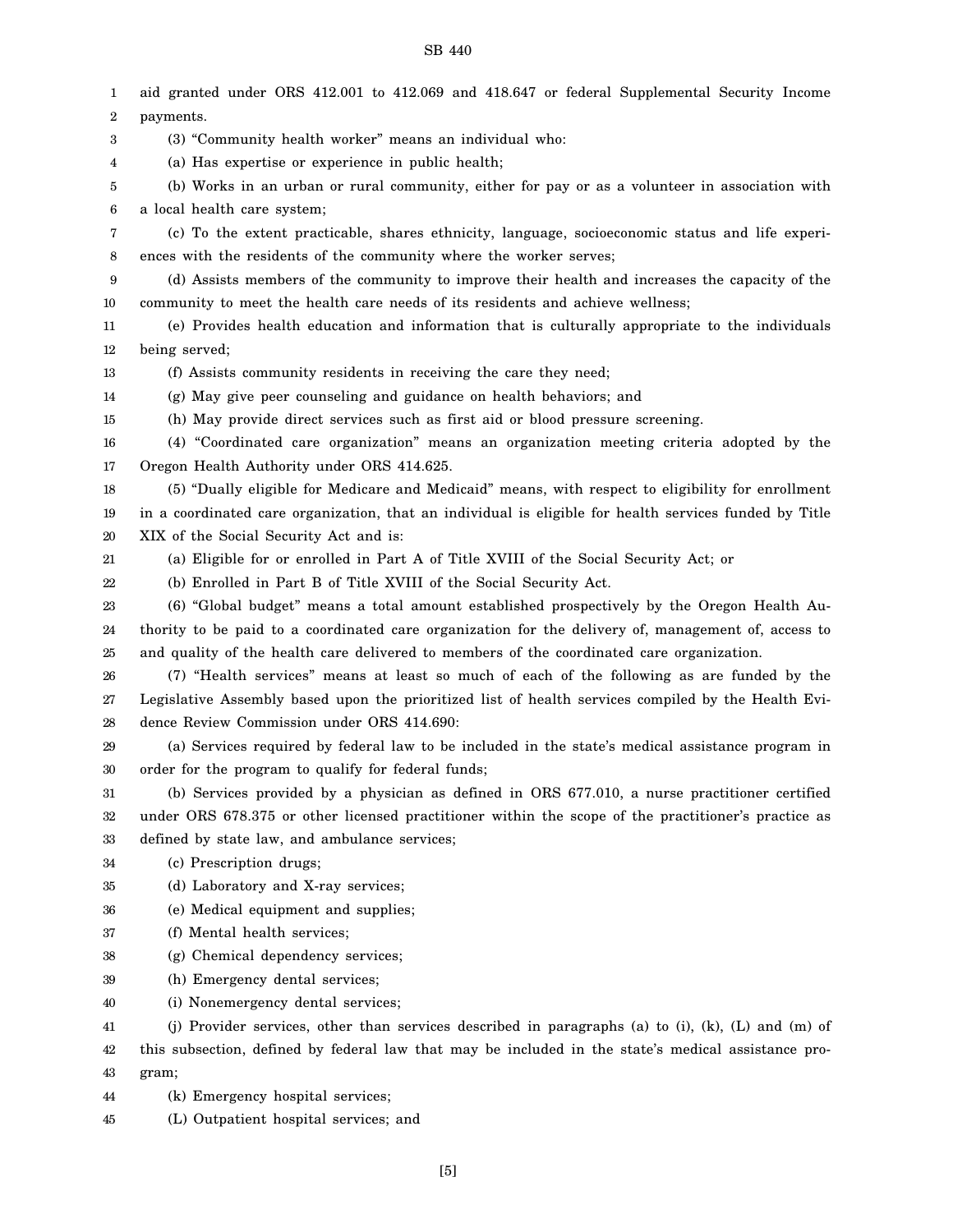1 (m) Inpatient hospital services.

2 (8) "Income" has the meaning given that term in ORS 411.704.

3 4 5 6 (9) "Investments and savings" means cash, securities as defined in ORS 59.015, negotiable instruments as defined in ORS 73.0104 and such similar investments or savings as the department or the authority may establish by rule that are available to the applicant or recipient to contribute toward meeting the needs of the applicant or recipient.

7 8 9 10 11 (10) "Medical assistance" means so much of the medical, mental health, preventive, supportive, palliative and remedial care and services as may be prescribed by the authority according to the standards established pursuant to ORS 414.065, including premium assistance and payments made for services provided under an insurance or other contractual arrangement and money paid directly to the recipient for the purchase of health services and for services described in ORS 414.710.

12 13 14 15 16 (11) "Medical assistance" includes any care or services for any individual who is a patient in a medical institution or any care or services for any individual who has attained 65 years of age or is under 22 years of age, and who is a patient in a private or public institution for mental diseases. "Medical assistance" does not include care or services for an inmate in a nonmedical public institution.

17 18 19 (12) "Patient centered primary care home" means a health care team or clinic that is organized in accordance with the standards established by the Oregon Health Authority under ORS 414.655 and that incorporates the following core attributes:

- 20 (a) Access to care;
- 21 (b) Accountability to consumers and to the community;
- 22 (c) Comprehensive whole person care;
- 23 (d) Continuity of care;

36

24 (e) Coordination and integration of care; and

25 (f) Person and family centered care.

26 27 28 29 30 31 (13) "Peer wellness specialist" means an individual who is responsible for assessing mental health service and support needs of the individual's peers through community outreach, assisting individuals with access to available services and resources, addressing barriers to services and providing education and information about available resources and mental health issues in order to reduce stigmas and discrimination toward consumers of mental health services and to provide direct services to assist individuals in creating and maintaining recovery, health and wellness.

32 (14) "Person centered care" means care that:

33 (a) Reflects the individual patient's strengths and preferences;

34 35 (b) Reflects the clinical needs of the patient as identified through an individualized assessment; and

(c) Is based upon the patient's goals and will assist the patient in achieving the goals.

37 38 39 40 (15) "Personal health navigator" means an individual who provides information, assistance, tools and support to enable a patient to make the best health care decisions in the patient's particular circumstances and in light of the patient's needs, lifestyle, combination of conditions and desired outcomes.

41 42 43 (16) "Quality measure" means the **health outcome and quality** measures [*and benchmarks identified*] **recommended** by the [*authority in accordance with ORS 414.638*] **Health Plan Quality Metrics Committee**.

44 45 (17) "Resources" has the meaning given that term in ORS 411.704. For eligibility purposes, "resources" does not include charitable contributions raised by a community to assist with medical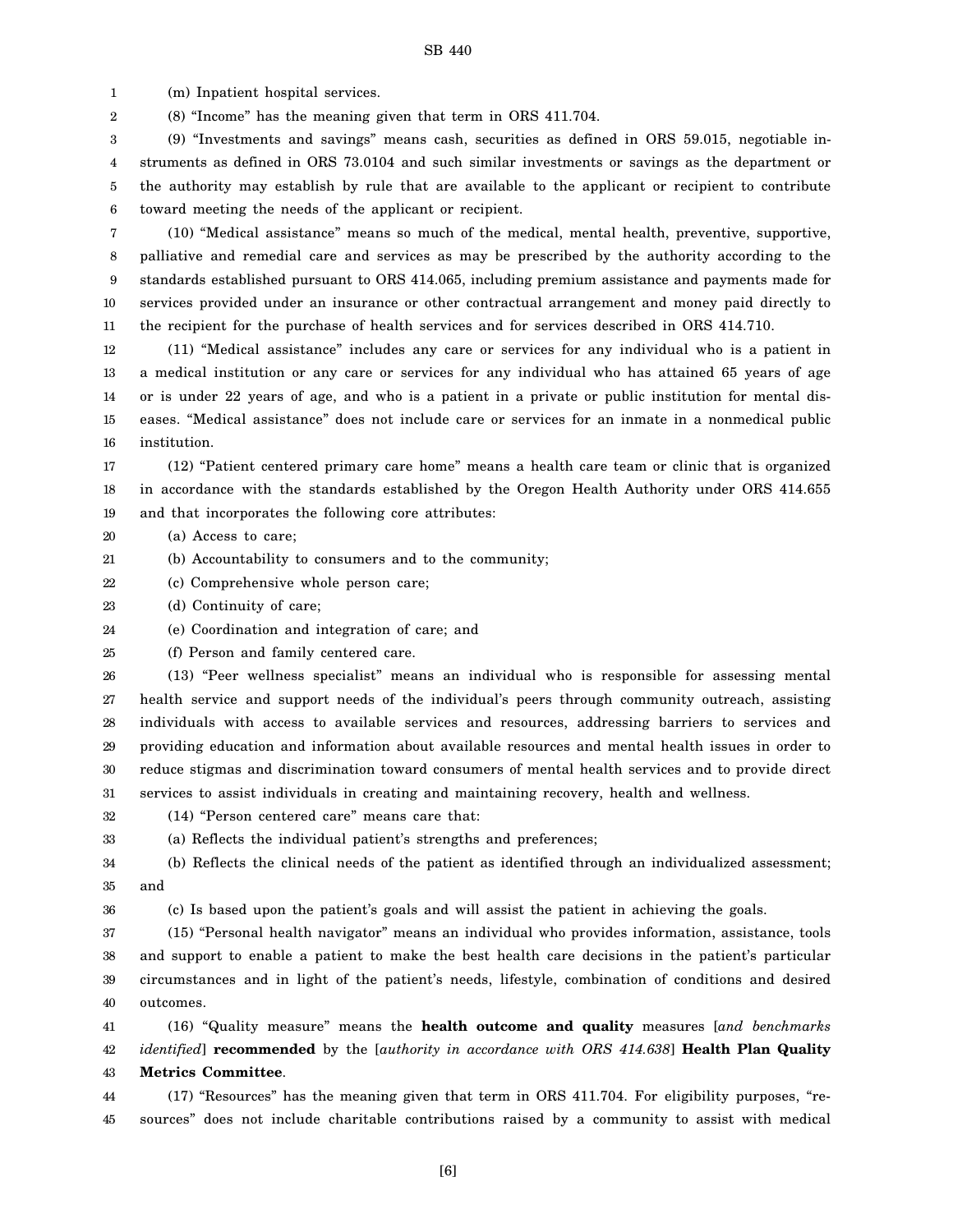1 expenses.

2

**SECTION 6.** ORS 414.625 is amended to read:

3 4 5 6 7 8 9 10 11 12 414.625. (1) The Oregon Health Authority shall adopt by rule the qualification criteria and requirements for a coordinated care organization and shall integrate the criteria and requirements into each contract with a coordinated care organization. Coordinated care organizations may be local, community-based organizations or statewide organizations with community-based participation in governance or any combination of the two. Coordinated care organizations may contract with counties or with other public or private entities to provide services to members. The authority may not contract with only one statewide organization. A coordinated care organization may be a single corporate structure or a network of providers organized through contractual relationships. The criteria adopted by the authority under this section must include, but are not limited to, the coordinated care organization's demonstrated experience and capacity for:

13 (a) Managing financial risk and establishing financial reserves.

14 (b) Meeting the following minimum financial requirements:

15 16 (A) Maintaining restricted reserves of \$250,000 plus an amount equal to 50 percent of the coordinated care organization's total actual or projected liabilities above \$250,000.

17 18 (B) Maintaining a net worth in an amount equal to at least five percent of the average combined revenue in the prior two quarters of the participating health care entities.

19 (c) Operating within a fixed global budget.

20 21 (d) Developing and implementing alternative payment methodologies that are based on health care quality and improved health outcomes.

22 23 (e) Coordinating the delivery of physical health care, mental health and chemical dependency services, oral health care and covered long-term care services.

24 25 26 27 (f) Engaging community members and health care providers in improving the health of the community and addressing regional, cultural, socioeconomic and racial disparities in health care that exist among the coordinated care organization's members and in the coordinated care organization's community.

28 29 (2) In addition to the criteria specified in subsection (1) of this section, the authority must adopt by rule requirements for coordinated care organizations contracting with the authority so that:

30 31 (a) Each member of the coordinated care organization receives integrated person centered care and services designed to provide choice, independence and dignity.

32 33 (b) Each member has a consistent and stable relationship with a care team that is responsible for comprehensive care management and service delivery.

34 35 36 (c) The supportive and therapeutic needs of each member are addressed in a holistic fashion, using patient centered primary care homes or other models that support patient centered primary care and individualized care plans to the extent feasible.

37 38 (d) Members receive comprehensive transitional care, including appropriate follow-up, when entering and leaving an acute care facility or a long term care setting.

39 40 41 42 43 (e) Members receive assistance in navigating the health care delivery system and in accessing community and social support services and statewide resources, including through the use of certified health care interpreters, as defined in ORS 413.550, community health workers and personal health navigators who meet competency standards established by the authority under ORS 414.665 or who are certified by the Home Care Commission under ORS 410.604.

44 45 (f) Services and supports are geographically located as close to where members reside as possible and are, if available, offered in nontraditional settings that are accessible to families, diverse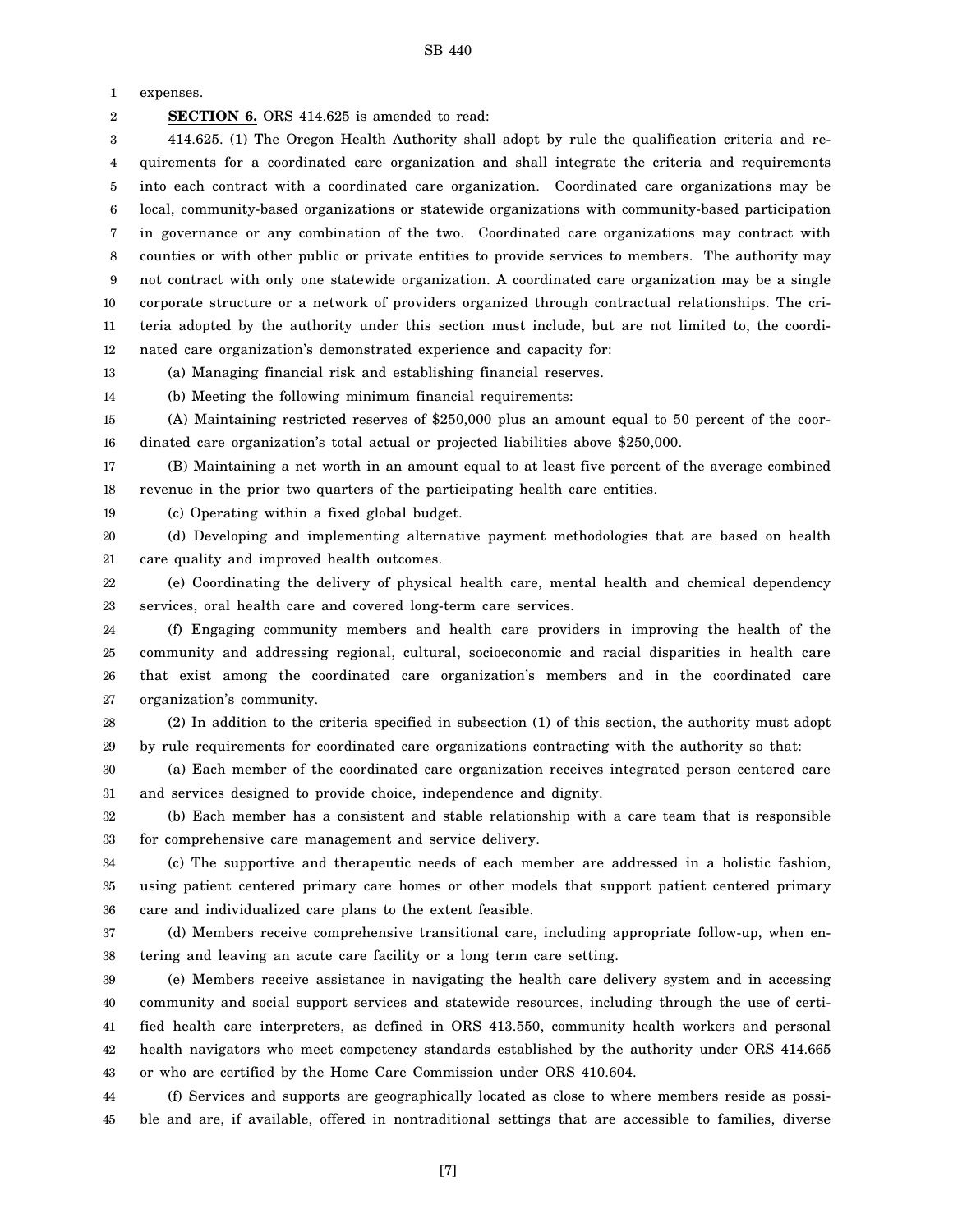1 communities and underserved populations.

2 3 4 (g) Each coordinated care organization uses health information technology to link services and care providers across the continuum of care to the greatest extent practicable and if financially viable.

5 6 (h) Each coordinated care organization complies with the safeguards for members described in ORS 414.635.

7 8 (i) Each coordinated care organization convenes a community advisory council that meets the criteria specified in ORS 414.627.

9 10 11 12 (j) Each coordinated care organization prioritizes working with members who have high health care needs, multiple chronic conditions, mental illness or chemical dependency and involves those members in accessing and managing appropriate preventive, health, remedial and supportive care and services to reduce the use of avoidable emergency room visits and hospital admissions.

13 14 (k) Members have a choice of providers within the coordinated care organization's network and that providers participating in a coordinated care organization:

15 16 (A) Work together to develop best practices for care and service delivery to reduce waste and improve the health and well-being of members.

17 18 (B) Are educated about the integrated approach and how to access and communicate within the integrated system about a patient's treatment plan and health history.

19 20 (C) Emphasize prevention, healthy lifestyle choices, evidence-based practices, shared decisionmaking and communication.

21 (D) Are permitted to participate in the networks of multiple coordinated care organizations.

22 (E) Include providers of specialty care.

23 24 25 (F) Are selected by coordinated care organizations using universal application and credentialing procedures[*,*] **and** objective quality information and are removed if the providers fail to meet objective quality standards.

26 27 (G) Work together to develop best practices for culturally appropriate care and service delivery to reduce waste, reduce health disparities and improve the health and well-being of members.

28 29 30 (L) Each coordinated care organization reports on [*outcome and*] quality measures [*adopted under ORS 414.638*] **recommended by the Health Plan Quality Metrics Committee** and participates in the health care data reporting system established in ORS 442.464 and 442.466.

31 32 (m) Each coordinated care organization uses best practices in the management of finances, contracts, claims processing, payment functions and provider networks.

33 34 (n) Each coordinated care organization participates in the learning collaborative described in ORS 442.210 (3).

35 (o) Each coordinated care organization has a governing body that includes:

36 37 (A) Persons that share in the financial risk of the organization who must constitute a majority of the governing body;

38 (B) The major components of the health care delivery system;

39 (C) At least two health care providers in active practice, including:

40 41 (i) A physician licensed under ORS chapter 677 or a nurse practitioner certified under ORS 678.375, whose area of practice is primary care; and

42 (ii) A mental health or chemical dependency treatment provider;

43 44 (D) At least two members from the community at large, to ensure that the organization's decision-making is consistent with the values of the members and the community; and

45 (E) At least one member of the community advisory council.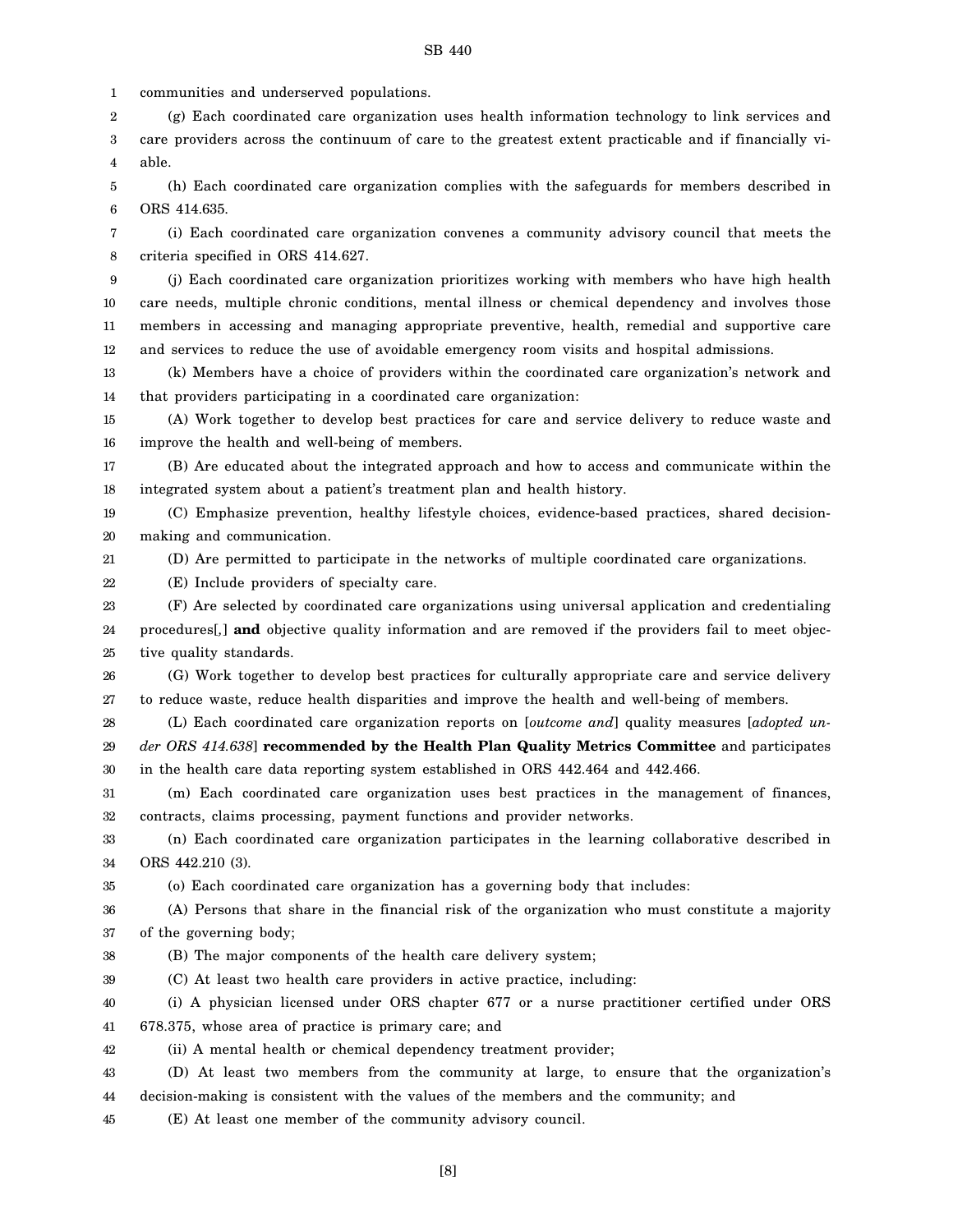1 2 3 (p) Each coordinated care organization's governing body establishes standards for publicizing the activities of the coordinated care organization and the organization's community advisory councils, as necessary, to keep the community informed.

4 5 (3) The authority shall consider the participation of area agencies and other nonprofit agencies in the configuration of coordinated care organizations.

6 7 (4) In selecting one or more coordinated care organizations to serve a geographic area, the authority shall:

8

(a) For members and potential members, optimize access to care and choice of providers;

9 (b) For providers, optimize choice in contracting with coordinated care organizations; and

10 11 (c) Allow more than one coordinated care organization to serve the geographic area if necessary to optimize access and choice under this subsection.

12 13 14 (5) On or before July 1, 2014, each coordinated care organization must have a formal contractual relationship with any dental care organization that serves members of the coordinated care organization in the area where they reside.

15

**SECTION 7.** ORS 414.679 is amended to read:

16 17 18 19 414.679. (1) The Oregon Health Authority shall ensure the appropriate use of member information by coordinated care organizations, including the use of electronic health information and administrative data that is available when and where the data is needed to improve health and health care through a secure, confidential health information exchange.

20 21 22 23 24 25 26 27 28 (2) A member of a coordinated care organization must have access to the member's personal health information in the manner provided in 45 C.F.R. 164.524 so the member can share the information with others involved in the member's care and make better health care and lifestyle choices. (3) Notwithstanding ORS 179.505, a coordinated care organization, its provider network and programs administered by the Department of Human Services for seniors and persons with disabilities shall use and disclose member information for purposes of service and care delivery, coordination, service planning, transitional services and reimbursement, in order to improve the safety and quality of care, lower the cost of care and improve the health and well-being of the organization's members.

29 30 31 32 33 34 35 36 (4) A coordinated care organization and its provider network shall use and disclose sensitive diagnosis information including HIV and other health and mental health diagnoses, within the coordinated care organization for the purpose of providing whole-person care. Individually identifiable health information must be treated as confidential and privileged information subject to ORS 192.553 to 192.581 and applicable federal privacy requirements. Redisclosure of individually identifiable information outside of the coordinated care organization and the organization's providers for purposes unrelated to this section or the requirements of ORS 414.625, 414.632, 414.635, [*414.638,*] 414.653 or 414.655 remains subject to any applicable federal or state privacy requirements.

37 38 39 (5) This section does not prohibit the disclosure of information between a coordinated care organization and the organization's provider network, and the Oregon Health Authority and the Department of Human Services for the purpose of administering the laws of Oregon.

40 41 42 43 (6) The Health Information Technology Oversight Council shall develop readily available informational materials that can be used by coordinated care organizations and providers to inform all participants in the health care workforce about the appropriate uses and limitations on disclosure of electronic health records, including need-based access and privacy mandates.

44 **SECTION 8.** ORS 414.685 is amended to read:

45 414.685. (1) The Oregon Health Authority and the Department of Human Services shall cooper-